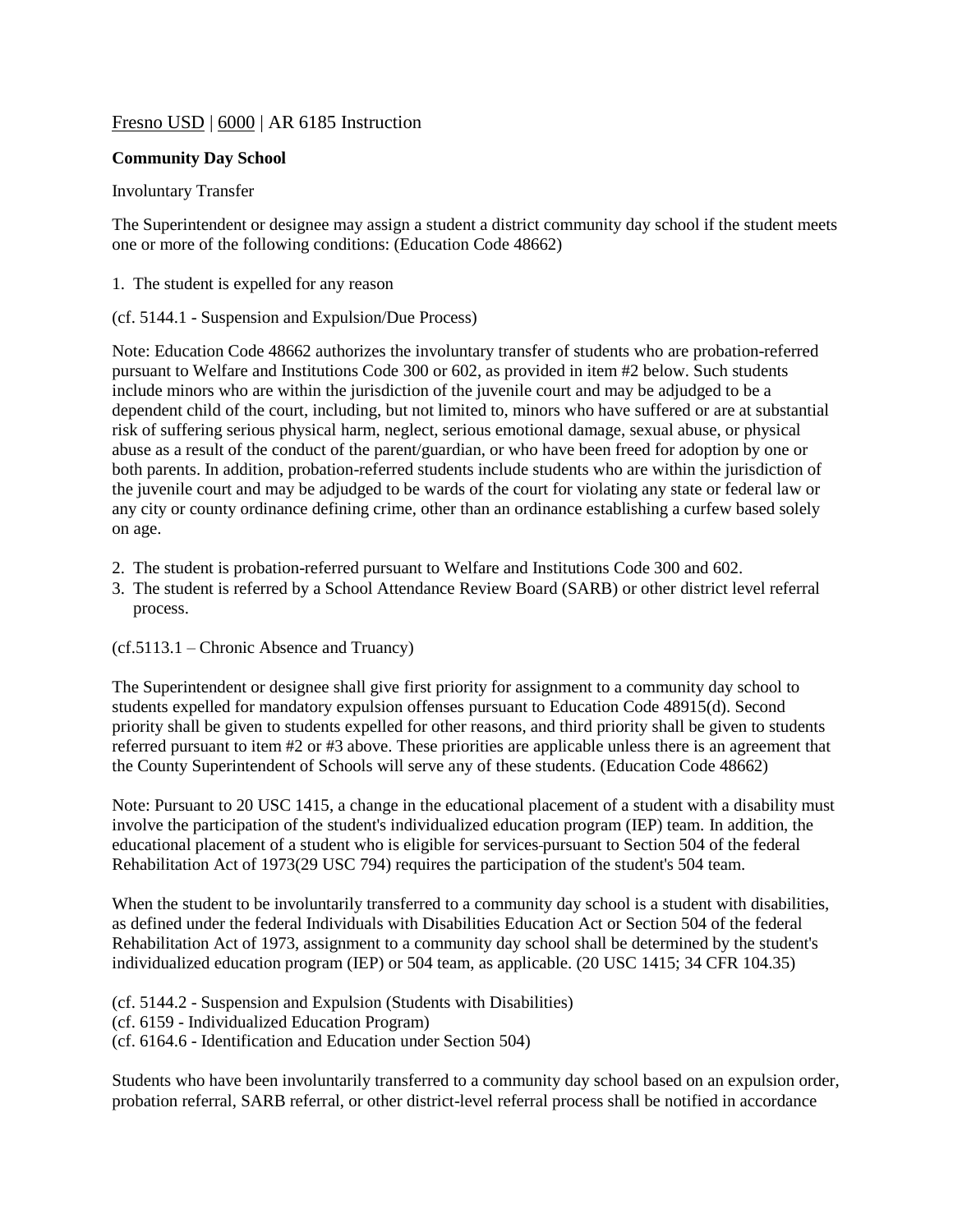with the applicable laws and/or district policy. Such process shall include timely written notification of the transfer to the student and parent/guardian and an opportunity for the student and parent/guardian to meet with the superintendent or designee to discuss the transfer.

At least 10 calendar days prior to the involuntary transfer of a student as a result of a district-level referral process, the Superintendent or designee shall provide written notice of the transfer to the student's parent/guardian or to the adult student age 18 or older. The notice shall contain a statement of the facts and circumstances upon which the transfer is based, its duration, and the conditions for readmission. The notice shall advise the student's parent/guardian or adult student of the opportunity to inspect and obtain copies of all documents supporting the transfer. In addition, the notice shall also state that the parent/guardian or adult student has five school days to request a meeting with the Superintendent or designee to discuss the transfer.

If the Superintendent designates an individual to represent the district at the meeting, the individual so designated shall not be a member of the staff of the school at which the student is currently enrolled.

At the meeting, the reason for the transfer shall be reviewed with the parent/guardian or adult student and the parent/guardian or adult student may present evidence on the student's behalf.

The Superintendent or designee shall send the parent/guardian or adult student written notice of the decision to transfer or not transfer within three school days of the meeting.

If the parent/guardian or adult student desires to appeal the Superintendent's decision to the Board, he/she shall file written notice of the intent to appeal within five school days of receiving the decision. The Board shall determine whether or not to hear the appeal within 15 calendar days. If the Board desires to hear the appeal, the Board shall decide the appeal within 30 calendar days of receipt of the notice of the appeal. The Board's decision shall be final.

#### Instruction

Academic programs offered in the community day school shall be comparable to those available to students of a similar age in the school district. (Education Code 48663) The minimum school day for community day school students shall be 360 minutes of classroom instruction provided by a certificated employee. Independent study shall not be used as a means of providing any part of this minimum day. (Education Code 48663)

(cf.6112-School Day) (cf. 6158-Independent Study)

#### **Facilities**

To house community day school operations, the district shall do one or more of the following: (Education Code 39141.12)

1. Use available school facilities conforming with Field Act requirements

2. Apply for emergency portable classrooms pursuant to Education Code 17085-17096.

3. Upon certifying to the state Allocation Board that all reasonable efforts have been made to use facilities that conform with the Field Act requirements of item #1 above, enter into lease agreements for facilities for which a structural engineer has submitted a report stating that substantial structural hazards do not exist.